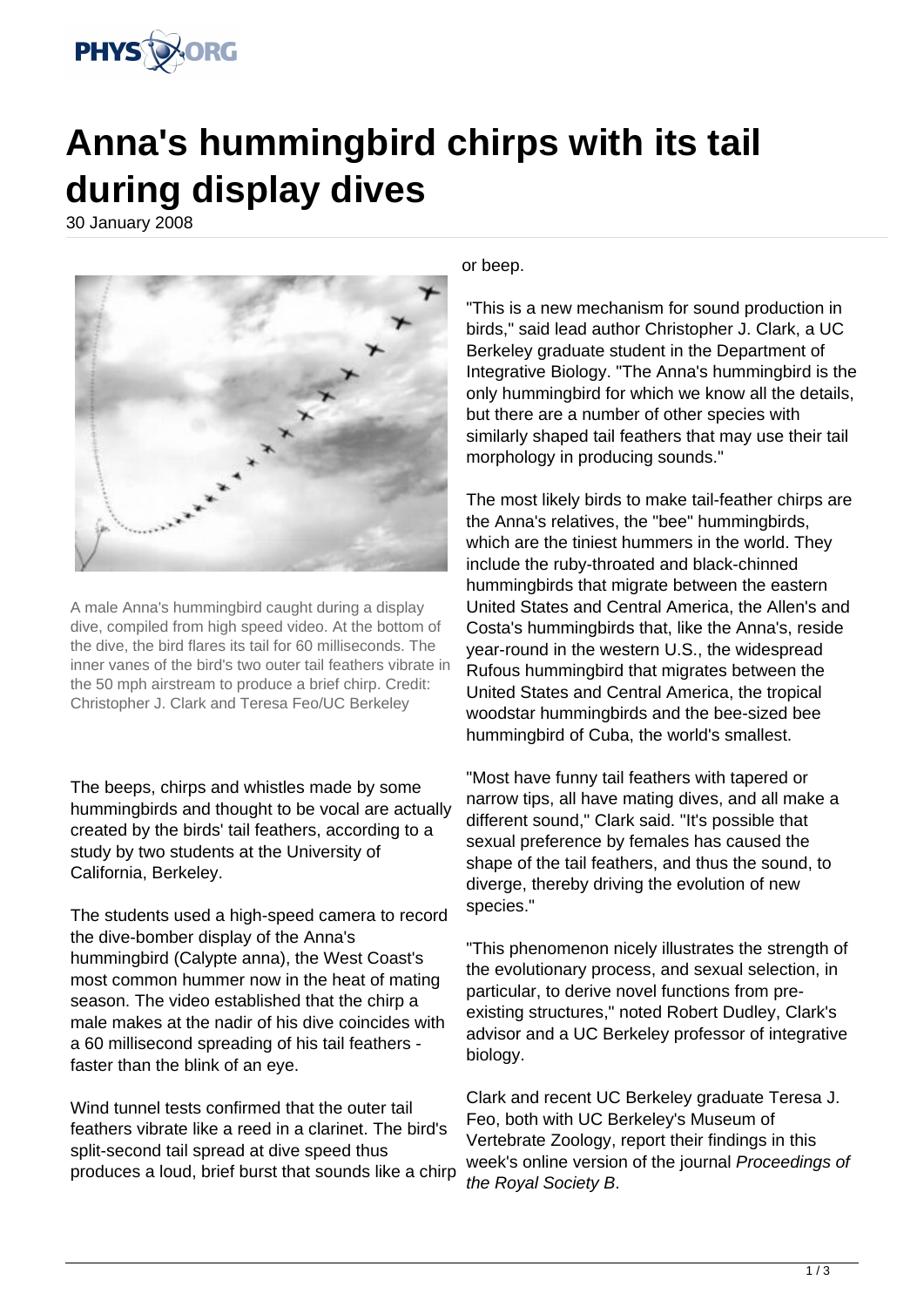

The tail-feather beep of the Anna's hummingbird is Feo observed for two springs the mating flights of similar to the whistling feathers of ducks and other birds, including the mourning dove, the whistling swan and nighthawks. Those sounds, however, seem to be incidental to wing flapping, the researchers said.

The tail-feather beep of the Anna's hummingbird, on the other hand, is an important part of the dive display that seduces females and also serves to drive away rivals or other threatening animals.

Nevertheless, Clark said, the reed-like mode of sound production may explain other bird feather "sonations." For example, while researchers have found tail feathers to be the source of winnowing sounds made by snipe, an elusive member of the sandpiper family, the mechanism is unknown.

Clark emphasized that the tail-feather sonation is not a whistle, as some have described the chirp. A whistling sound is produced as air moves through a The researchers then took the tail feathers to a constriction, as in a tea kettle, or over a rigid edge a classic pennywhistle. The dive chirp is produced by the vibrating vane of a feather.

The display of the male Anna's hummingbird, a green-backed hummingbird with green head and red throat and weighing less than a nickel, is one of the most dramatic of the hummingbirds. During the breeding season, which lasts from November through May, males ascend rapidly to a height of 100 feet or more, then execute a looping dive at speeds of over 23 meters per second (50 miles per hour), Clark and Feo calculated from their video. When they reach the bottom of their dive and round upward near a perching female or intruder, the birds produce a loud chirp.

Ornithologists have debated whether this sound is produced vocally or by the tail, and in fact, one of the earliest reports suggested a tail-feather source. The most recent paper on the subject, a 1979 article by the late songbird expert Luis Baptista of the California Academy of Sciences, argued that the frequency of the chirp is similar to the hummingbird's vocalization frequency, and thus the their small song box, or syrinx. chirp is probably vocal.

To determine the origin once and for all, Clark and see whether their tail feathers also vibrate and are

male Anna's hummingbirds at a San Francisco Bay shoreline park called the Albany Bulb. With a borrowed high-speed camera taking 500 shots per second, Clark and Feo recorded male display dives performed for the benefit of a stuffed female hummingbird attached to a low bush or of a caged female. The video revealed a very brief flaring of the tail feathers at the bottom of the dive, just prior to the bird's ascent for another dive. The flaring coincided with the chirps.

To confirm, the students captured males and plucked or trimmed their tail feathers, knowing that birds can fly without tail feathers and that they typically grow back in five weeks. Those males missing the outer pair of five pairs of tail feathers, or those with the trailing (inner) vanes of the outer feathers trimmed, were unable to make dive sounds.

wind tunnel at Stanford University's Hopkins Marine Station in Pacific Grove, Calif., and demonstrated that a wind blowing at the same speed as a diving hummingbird made the tail feathers flutter at a frequency of 3.3-4.7 kilohertz, equivalent to the highest note on a piano, four octaves above middle C. High-speed video showed the sound was produced by the fluttering of the trailing edge of the outer tail feathers; outer tail feathers missing the inner vane produced no sound. Apparently, barbules linking the barbs of the feather vane make the vane stiff enough to vibrate like a reed in a wind instrument.

"Just blowing outward on the tail feather makes the same frequency as in the dive," said Feo, who plays clarinet in the Cal Band.

Interestingly, the tail chirp of the Anna's hummingbird is louder that its vocalizations, leading the researchers to note in their paper, "This suggests that switching to feather sonations has allowed (small birds) to escape the intrinsic constraints on vocal sound volume" imposed by

Clark and Feo hope to test related hummingbirds to